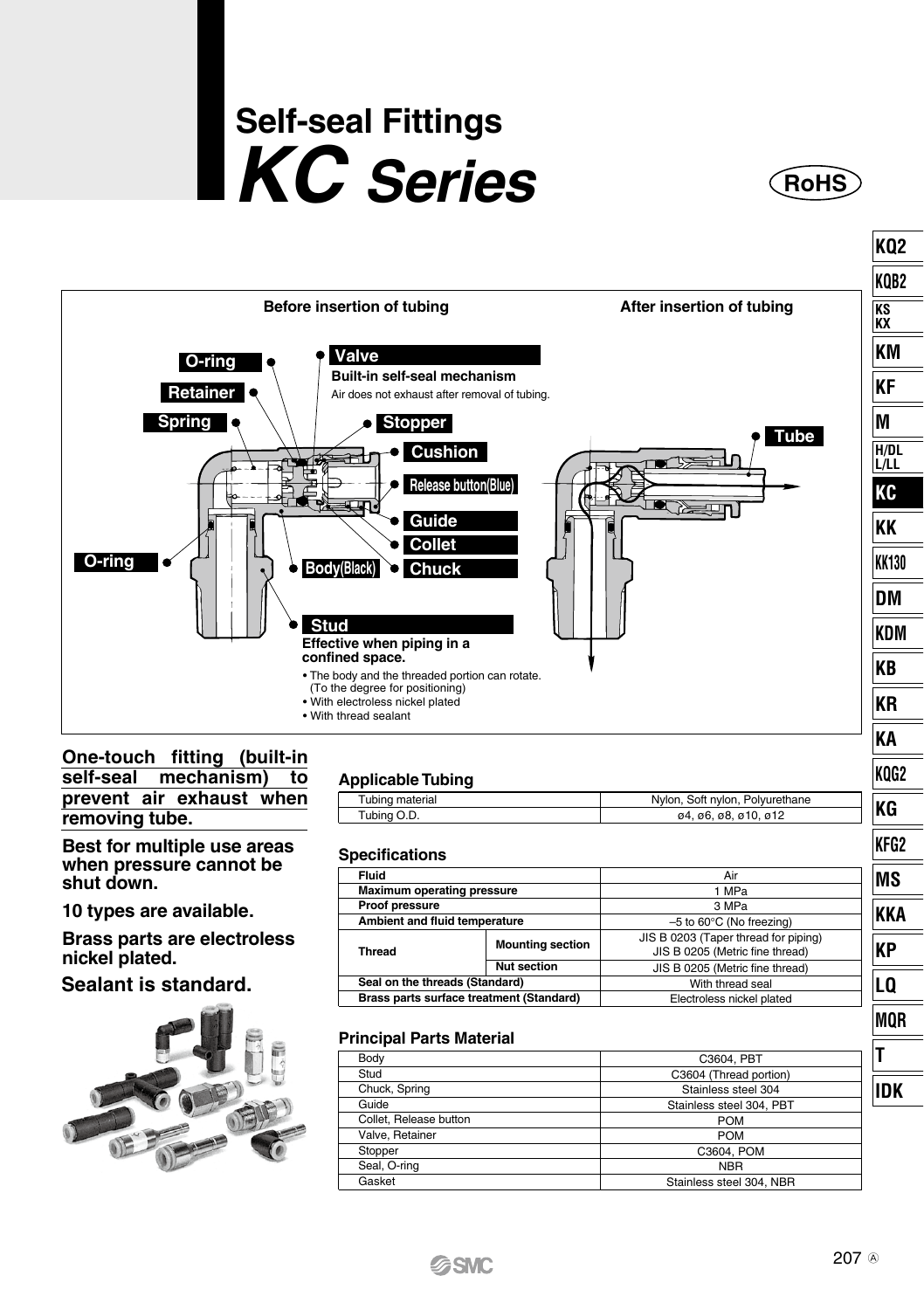## *KC Series*

**Model**

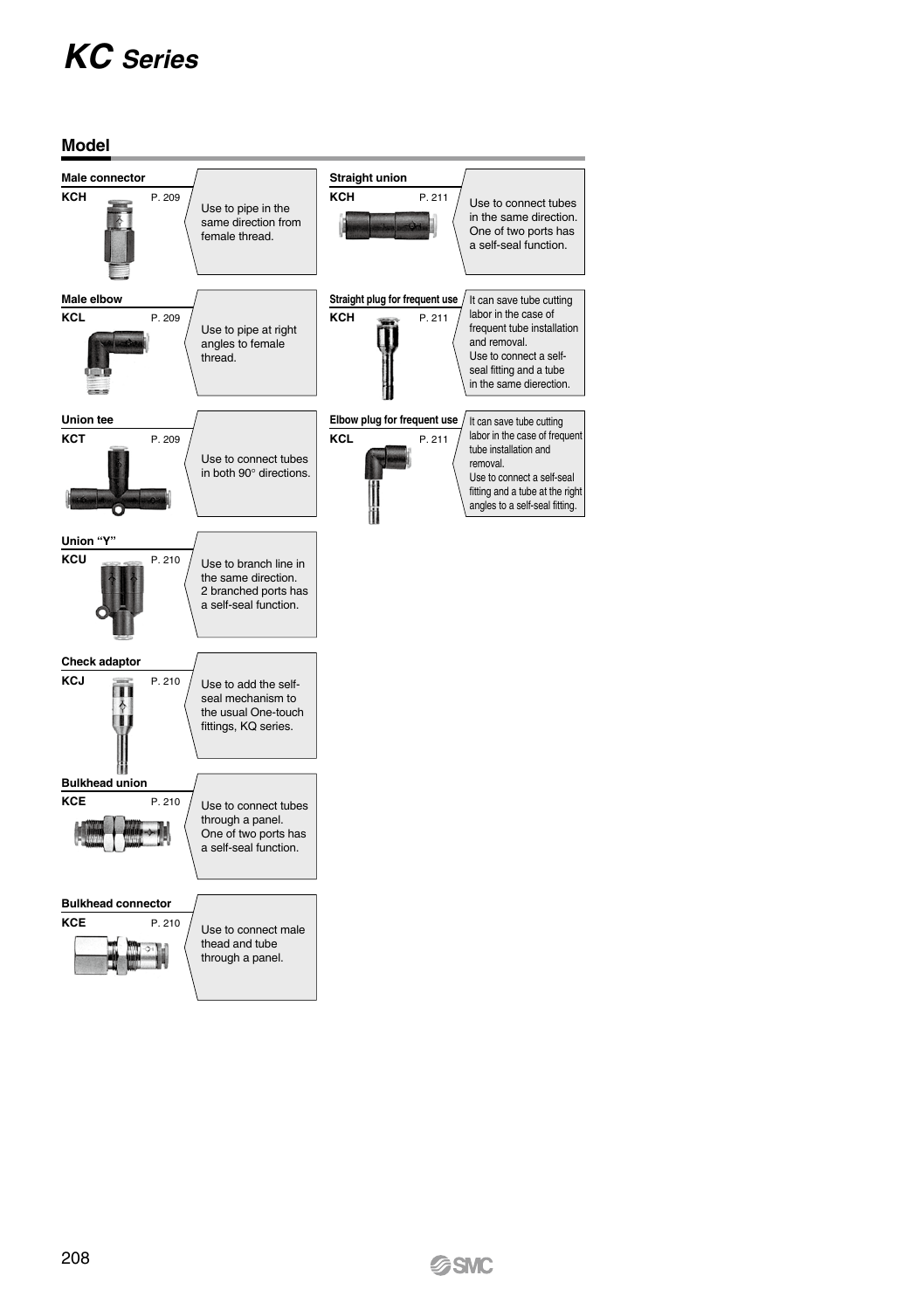### **Male Connector: KCH**

**<R>**



| <m5></m5> | Applicable<br>tubing | Connection<br>thread<br>R | Model            | н<br>(width<br>across                               | L    | $A^*$     | M    | Effective area<br>(mm <sup>2</sup> ) |                | Weight | $<$ M5 $>$ |
|-----------|----------------------|---------------------------|------------------|-----------------------------------------------------|------|-----------|------|--------------------------------------|----------------|--------|------------|
|           | $O.D.$ (mm)          | M                         |                  | flats)                                              |      |           |      |                                      | Nylon Urethane | (g)    |            |
|           | 4                    | M5 x 0.8                  | <b>KCH04-M5</b>  | 9.8                                                 | 30.8 | 27.3      | 18   | 2.1                                  | 2.1            | 8      |            |
|           |                      | $\frac{1}{8}$             | <b>KCH04-01S</b> | 10                                                  | 26.1 | 22.1      |      | 2.6                                  | 2.6            |        |            |
|           |                      | M5 x 0.8                  | <b>KCH06-M5</b>  | 11.8                                                | 32.4 | 28.9      | 19.5 | 2.4                                  | 2.4            | 10     |            |
| 嘗         | 6                    | $\frac{1}{8}$             | <b>KCH06-01S</b> | 12                                                  | 37.4 | 33.4      | 19   | 6.8                                  | 6.8            | 16     |            |
|           |                      | $\frac{1}{4}$             | <b>KCH06-02S</b> | 14                                                  | 28.9 | 22.9      |      |                                      |                | 14     |            |
| <r></r>   |                      | $\frac{1}{8}$             | <b>KCH08-01S</b> |                                                     | 42.4 | 38.4      |      |                                      |                | 20     |            |
|           | 8                    | 1/4                       | <b>KCH08-02S</b> | 14                                                  | 45.7 | 39.7      | 21.5 | 16.2                                 | 13.1           | 27     |            |
|           |                      | 3/8                       | <b>KCH08-03S</b> | 17                                                  | 34   | 27.5      |      |                                      |                | 25     |            |
|           | 10                   | $\frac{1}{4}$             | <b>KCH10-02S</b> | 17                                                  | 50.5 | 44.5      | 24   | 25.6                                 | 20.4           | 34     | <r></r>    |
|           |                      | 3/8                       | <b>KCH10-03S</b> |                                                     | 51.5 | 45        |      |                                      |                | 43     |            |
|           | 12                   | 3/8                       | <b>KCH12-03S</b> | 19                                                  | 54.2 | 47.7      | 25.5 | 35.4                                 | 30.4           | 48     |            |
|           |                      | $\frac{1}{2}$             | <b>KCH12-04S</b> | 22                                                  |      | 41.6 33.6 |      |                                      |                | 41     |            |
|           |                      |                           |                  | * Reference dimensions after R thread installation. |      |           |      |                                      |                |        |            |

 $\overline{\phantom{a}}$  ( H  $\overline{\phantom{a}}$ 



Effective area

Σ Ł  $H$ 

Connection thread (With sealant)

**KQ2 KQB2 KS KX KM KF M H/DL L/LL KC KK KK130 DM KDM KB KR KA KQG2 KG KFG2 MS KKA KP LQ MQR T IDK**

 $\overline{\delta}$ 

L1 Applicable tubing

 $\overline{5}$ 

øD

îī

ब्रि

J.

ø8

 $\overline{M}$ L

ă

┌◇⊣

Connection thread (With sealant)

 $3x$  applicable tubing

ℶ

 $\overline{\circ}$ !

 $\overline{z}$ 

04.2  $\overline{M}$ 

L

Ğ

### **Male Elbow: KCL**



| Applicable   <br>tubing<br>$0.D.$ (mm) | Connection I<br>thread<br>R<br>M | Model            | н<br>(width<br>lacrossi<br>flats) | øD1  | øD <sub>2</sub> | L1        | L2                              | $A^*$ | M    | (mm <sup>2</sup> ) | Effective area<br>Nylon Urethane | Weight<br>(g) |                  |   |                 |    |
|----------------------------------------|----------------------------------|------------------|-----------------------------------|------|-----------------|-----------|---------------------------------|-------|------|--------------------|----------------------------------|---------------|------------------|---|-----------------|----|
| 4                                      | M5 x 0.8                         | <b>KCL04-M5</b>  | 8                                 | 10.4 | 8               | 25.3      | 16.7                            | 18.4  | 18   | 1.9                | 1.9                              | 6             |                  |   |                 |    |
|                                        | $\frac{1}{8}$                    | <b>KCL04-01S</b> | 10                                |      | 10              |           | 22.1                            | 24.2  |      | 2.3                | 2.3                              | 11            |                  |   | L1              |    |
|                                        | M5 x 0.8                         | <b>KCL06-M5</b>  | 8                                 |      | 8               | 26.8 17.4 |                                 | 20.3  | 19.5 | 2.2                | 2.2                              | 7             |                  |   |                 | M  |
| 6                                      | 1/8                              | <b>KCL06-01S</b> | 12                                | 12.8 | 12              | 28        | 24.2                            | 27.5  | 19   |                    |                                  | 13            |                  |   |                 |    |
|                                        | 1/4                              | <b>KCL06-02S</b> | 14                                |      |                 |           | 28.6                            | 29.5  |      | 6.2                | 6.2                              | 21            |                  |   | n Si            |    |
|                                        | $\frac{1}{8}$                    | <b>KCL08-01S</b> | 14                                |      |                 |           | 26.2                            | 30.7  |      |                    |                                  | 16            |                  |   |                 |    |
| 8                                      | $\frac{1}{4}$                    | <b>KCL08-02S</b> |                                   | 15.2 | 14              | 34.1 30.6 |                                 | 32.7  | 21.5 | 13.0               | 10.5                             | 24            |                  |   | øD <sub>2</sub> |    |
|                                        | 3/8                              | <b>KCL08-03S</b> | 17                                |      |                 |           | 30                              | 34.2  |      |                    |                                  | 37            | ⋖<br><u>୍</u> ୟା | н |                 |    |
| 10                                     | $\frac{1}{4}$                    | <b>KCL10-02S</b> | 17                                | 18.5 | 17              | 38        | 33.4                            | 37.2  | 24   | 19.5               | 16.5                             | 29            |                  |   |                 | H  |
|                                        | 3/8                              | <b>KCL10-03S</b> |                                   |      |                 |           | 34.8                            | 38.7  |      |                    |                                  | 38            |                  |   |                 | Co |
| 12                                     | 3/8                              | <b>KCL12-03S</b> | 22                                | 20.9 | 20.9            |           | $\cdot$   40.7 $\frac{39.2}{ }$ | 44.3  | 25.5 |                    |                                  | 63            |                  |   |                 |    |
|                                        | $\frac{1}{2}$                    | <b>KCL12-04S</b> |                                   |      |                 |           | 42.3                            | 45.7  |      | 24.8               | 21.3                             | 81            |                  |   |                 |    |

∗ Reference dimensions after R thread installation.

### **Union Tee: KCT**



| - -                  |                 |      |      |     |      |                                      |          |               |
|----------------------|-----------------|------|------|-----|------|--------------------------------------|----------|---------------|
| Applicable<br>tubing | Model           | øD   | L    | Q   | M    | Effective area<br>(mm <sup>2</sup> ) |          | Weight<br>(g) |
| $O.D.$ (mm)          |                 |      |      |     |      | Nvlon                                | Urethane |               |
| 4                    | <b>KCT04-00</b> | 10.4 | 28.6 | 5.3 | 18   | 2.8                                  | 2.8      | 8             |
| 6                    | <b>KCT06-00</b> | 12.8 | 32.7 | 6.1 | 19   | 7.6                                  | 7.6      | 15            |
| 8                    | <b>KCT08-00</b> | 15.2 | 39.2 | 7.1 | 21.5 | 13.7                                 | 11.1     | 23            |
| 10                   | KCT10-00        | 18.5 | 45.5 | 7.9 | 24   | 21.1                                 | 19.0     | 39            |
| 12                   | KCT12-00        | 20.9 | 49.2 | 8.6 | 25.5 | 28.3                                 | 24.3     | 52            |
|                      |                 |      |      |     |      |                                      |          |               |

**[Click here for applicable color caps.](http://www.smcworld.com/catalog/New-products-en/pdf/es50-37-kq2-ColorCap.pdf)**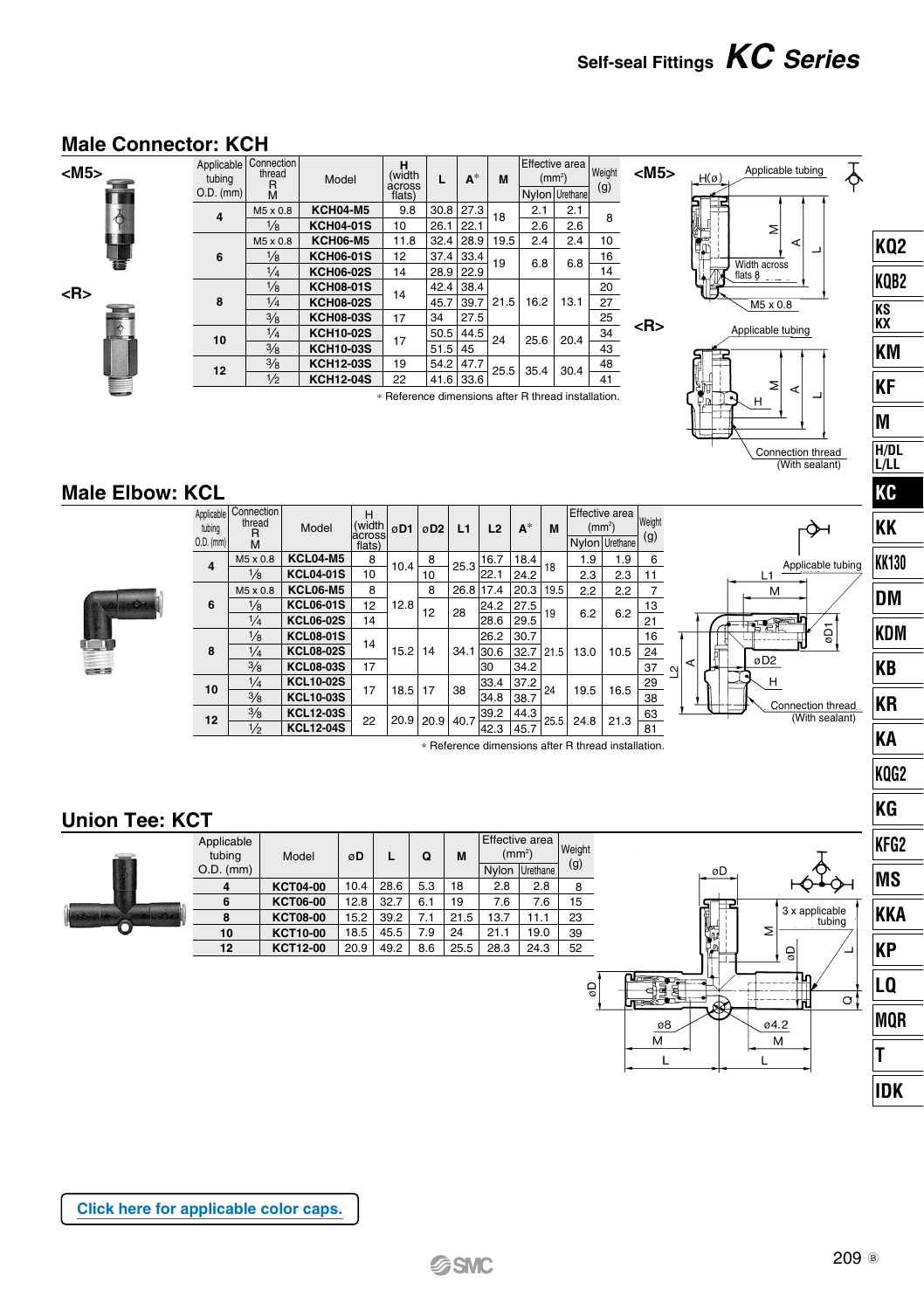### *KC Series*

### **Union "Y": KCU**

|               | Applicable<br>tubing<br>$O.D.$ (mm) | Model           | øD          | L1 | L2             | P                                | Q           | M1   | M <sub>2</sub> | (mm <sup>2</sup> )<br>Nylon Urethane | Effective area | Weight<br>(g) |             |          |             |                               |
|---------------|-------------------------------------|-----------------|-------------|----|----------------|----------------------------------|-------------|------|----------------|--------------------------------------|----------------|---------------|-------------|----------|-------------|-------------------------------|
|               |                                     | <b>KCU04-00</b> | $10.4$ 43.1 |    | 27.3           | 10.4                             | $10.6$   18 |      | 16             | 3.7                                  | 3.7            | 8             |             |          | 125         |                               |
|               | 6                                   | <b>KCU06-00</b> | $12.8$ 48   |    | 31.2           | 12.8                             | $12.5$   19 |      | 17             | 10.0                                 | 10.0           | 14            |             | Ξ        |             |                               |
|               | ន                                   | <b>KCU08-00</b> |             |    | 15.2 57.6 38.9 | 15.2                             | 14.7        | 21.5 | 18.5           | 21.7                                 | 15.1           | 22            | $\sim$<br>┙ |          |             |                               |
|               | 10                                  | <b>KCU10-00</b> |             |    | 18.5 65.2 44.9 | 18.5                             | $17.1$   24 |      | 21             | 33.3                                 | 25.6           | 37            |             |          |             |                               |
| <b>All Co</b> | 12                                  | <b>KCU12-00</b> |             |    |                | 20.9 70.1 48.8 20.9 19.1 25.5 22 |             |      |                | 48.9                                 | 38.7           | 49            |             | ø8       |             |                               |
|               |                                     |                 |             |    |                |                                  |             |      |                |                                      |                |               |             | $04.2$ Y | m.<br>كبتال | 읭<br>3 x applicable<br>tubina |

### **Check Adaptor: KCJ**

中

ī

| Applicable<br>tubing | Model           | Applicable<br>fitting size | øD   | L    | A              | M  |       | Effective area<br>(mm <sup>2</sup> ) |     |
|----------------------|-----------------|----------------------------|------|------|----------------|----|-------|--------------------------------------|-----|
| $O.D.$ (mm)          |                 | ød                         |      |      |                |    | Nvlon | Urethane                             | (g) |
| 4                    | <b>KCJ04-99</b> |                            | 9.8  |      | 49.5 33.5 18   |    | 2.6   | 2.6                                  | 9   |
| 6                    | <b>KCJ06-99</b> | 6                          | 11.8 | 54   | 37             | 19 | 6.8   | 6.8                                  | 13  |
| 8                    | <b>KCJ08-99</b> | 8                          | 14   | 61   | $42.5$ 21.5    |    | 16.2  | 13.1                                 | 20  |
| 10                   | <b>KCJ10-99</b> | 10                         | 17   | 70.4 | 49.4 24        |    | 25.6  | 20.4                                 | 33  |
| 12                   | <b>KCJ12-99</b> | 12                         | 19   |      | 74.4 52.4 25.5 |    | 35.4  | 30.4                                 | 43  |

#### **Connecting products with metal rods**

Products with metal rods cannot be connected to Series KQ2 One-touch fittings. If connected, the metal rod cannot be retained by the chuck of the One-touch fitting and products with metal rods may project during pressurization, causing serious personal injury or accident.



øD

tubing

### **Bulkhead Union: KCE**

| ۹.<br>18<br>š | Ó |
|---------------|---|
|---------------|---|

|    | Applicable<br>tubing<br>$O.D.$ (mm) | Model           | т<br>(M)            | н<br>(width<br>across<br>flats) | L    | Mountinal<br>hole | M <sub>1</sub> | M <sub>2</sub> | Effective area<br>(mm <sup>2</sup> )<br>Nylon Urethanel |      | Weight<br>(g) |
|----|-------------------------------------|-----------------|---------------------|---------------------------------|------|-------------------|----------------|----------------|---------------------------------------------------------|------|---------------|
|    | 4                                   | <b>KCE04-00</b> | $M12 \times 1$      | 14                              | 42   | 13                | 18             | 16             | 2.6                                                     | 2.6  | 21            |
| Y. | 6                                   | <b>KCE06-00</b> | $M14 \times 1$      | 17                              | 45.5 | 15                | 19             | 17             | 6.8                                                     | 6.8  | 30            |
|    | 8                                   | <b>KCE08-00</b> | M <sub>16</sub> x 1 | 19                              | 52.5 | 17                | 21.5           | 18.5           | 16.2                                                    | 13.1 | 39            |
|    | 10                                  | <b>KCE10-00</b> | M20 x 1             | 24                              | 59.5 | 21                | 24             | 21             | 25.6                                                    | 20.4 | 84            |
|    | 12                                  | <b>KCE12-00</b> | M22 x 1             | 27                              | 63.2 | 23                | $25.5$ 22      |                | $35.4$ 30.4                                             |      | 115           |
|    |                                     |                 |                     |                                 |      |                   |                |                |                                                         |      |               |



### **Bulkhead Connector: KCE**



| tubing<br>$O.D.$ (mm) | Applicable   Connection  <br>thread<br><b>Rc</b> | Model              | (M)             | Η1<br>(width<br>acrossiacross<br>flats) | Н2<br>(width<br>flats) | L1        | L2   | Mounting<br>hole | M    | Effective area<br>(mm <sup>2</sup> )<br>Nylon Urethane |      | Weight<br>(g) |
|-----------------------|--------------------------------------------------|--------------------|-----------------|-----------------------------------------|------------------------|-----------|------|------------------|------|--------------------------------------------------------|------|---------------|
| 4                     | $\frac{1}{4}$                                    | <b>KCE04-02</b>    | $IM12 \times 1$ | 17                                      | 14                     | 40.5 14.7 |      | 13               | 18   | 2.6                                                    | 2.6  | 32            |
| 6                     | 1/4                                              | KCE06-02 M14 x 1   |                 | 17                                      | 17                     | 42.7      | 14.7 | 15               | 19   | 6.8                                                    | 6.8  | 36            |
| 8                     | 3/8                                              | <b>KCE08-03</b>    | $IM16 \times 1$ | 19                                      | 19                     | 49.4      | 15   |                  | 21.5 | 16.2                                                   | 13.1 | 42            |
| 10                    | 3/8                                              | KCE10-03           | M20 x 1         | 22                                      | 24                     | 53.9      | 14.2 | 21               | 24   | 25.6 20.4                                              |      | 79            |
| 12                    | 3/8                                              | KCE12-03   M22 x 1 |                 | 24                                      | 27                     | 56.1 13.7 |      | 23               |      | 25.5 35.4 30.4                                         |      | 105           |



**[Click here for applicable color caps.](http://www.smcworld.com/catalog/New-products-en/pdf/es50-37-kq2-ColorCap.pdf)**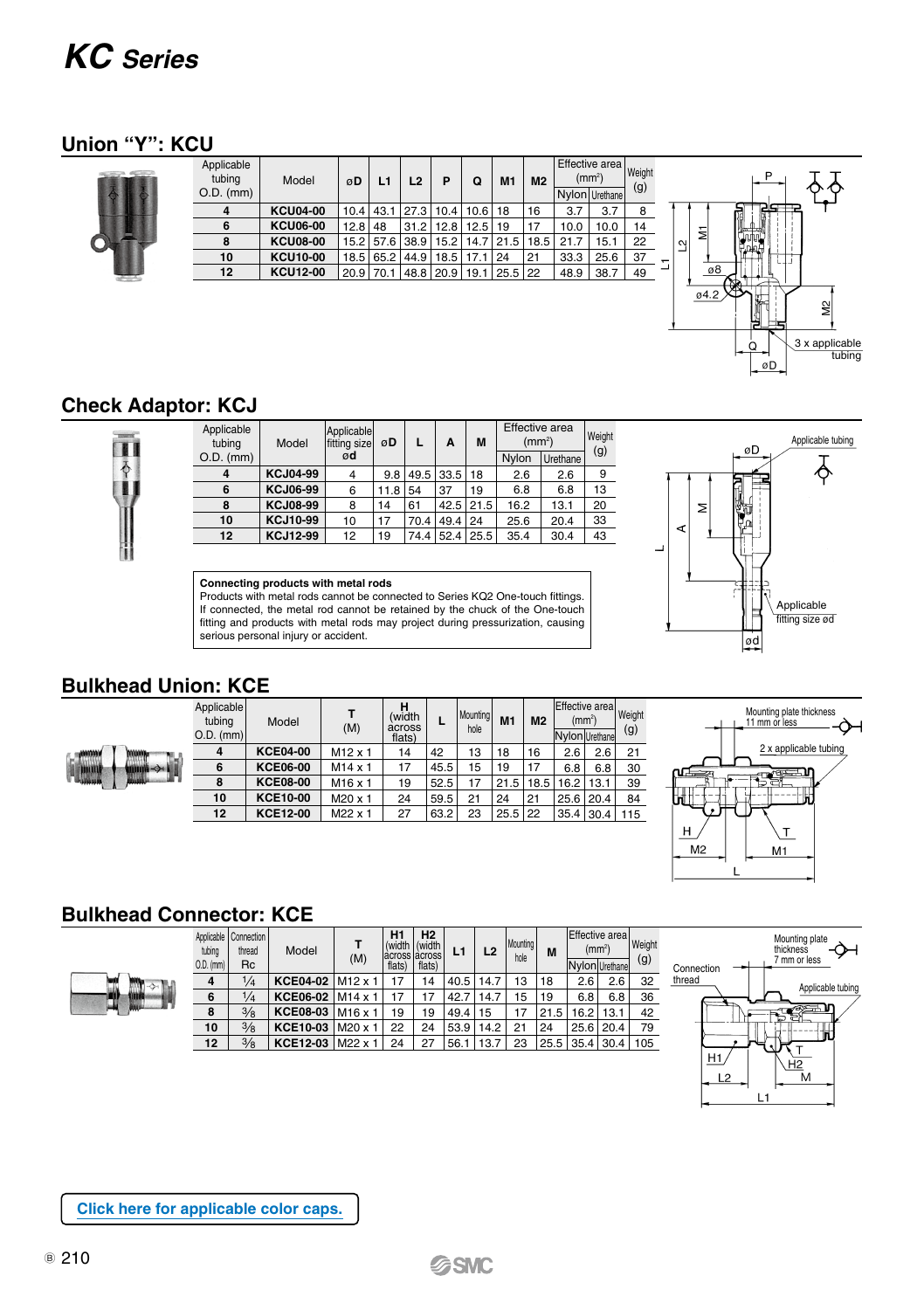### **Straight Union: KCH**

 $\overline{\mathbf{u}}$ 



### **Straight Plug for Frequent Use:KCH**

| Applicable<br>tubina | Model           | Applicablel<br>fitting size | øD          | L    | A            | M    |       | Effective area<br>(mm <sup>2</sup> ) |     |
|----------------------|-----------------|-----------------------------|-------------|------|--------------|------|-------|--------------------------------------|-----|
| $O.D.$ (mm)          |                 | ød                          |             |      |              |      | Nvlon | Urethane                             | (g) |
| 4                    | <b>KCH04-99</b> | $\overline{4}$              | 9.8         |      | 40.6 22.6    | 16   | 5.6   | 4                                    | 5   |
| 6                    | <b>KCH06-99</b> | 6                           | $11.8$ 43.1 |      | 124.1        | 17   | 13.1  | 10.4                                 | 8   |
| 8                    | <b>KCH08-99</b> | 8                           | 14          | 46.7 | 25.2         | 18.5 | 26.1  | 18.0                                 | 11  |
| 10                   | <b>KCH10-99</b> | 10                          | 17          | 52.6 | $28.6$  21   |      | 41.5  | 29.5                                 | 18  |
| 12                   | <b>KCH12-99</b> | 12                          | 19          |      | 54.9 29.4 22 |      | 58.3  | 46.1                                 | 24  |
|                      |                 |                             |             |      |              |      |       |                                      |     |



### **Elbow Plug for Frequent Use: KCL**

| Applicable<br>tubina<br>$O.D.$ (mm) | Model           | Applicable<br>fitting size   ØD1   ØD2  <br>ød |      |    | L1   | L <sub>2</sub> | A                 | M  | Effective area Weight<br>(mm <sup>2</sup> ) | Nylon Urethane | (g) |
|-------------------------------------|-----------------|------------------------------------------------|------|----|------|----------------|-------------------|----|---------------------------------------------|----------------|-----|
| 4                                   | <b>KCL04-99</b> | $\overline{4}$                                 | 10.4 | 10 | 18   |                | $34.3$   22.6     | 16 | 4.2                                         | 4.2            |     |
| 6                                   | <b>KCL06-99</b> | 6                                              | 12.8 | 10 | 20   |                | $36.5$   24.1     | 17 | 11.4                                        | 9.0            |     |
| 8                                   | <b>KCL08-99</b> | 8                                              | 15.2 | 12 | 23   |                | 40.3 25.2 18.5    |    | 21.6                                        | 14.9           | 12  |
| 10                                  | <b>KCL10-99</b> | 10                                             | 18.5 | 17 | 26.5 |                | 44.3 28.6 21      |    | 35.2                                        | 25.0           | 25  |
| 12                                  | <b>KCL12-99</b> | 12                                             | 20.9 | 17 |      |                | 28.5 46.8 29.4 22 |    | 50.2                                        | 39.7           | 30  |



**[Click here for applicable color caps.](http://www.smcworld.com/catalog/New-products-en/pdf/es50-37-kq2-ColorCap.pdf)**